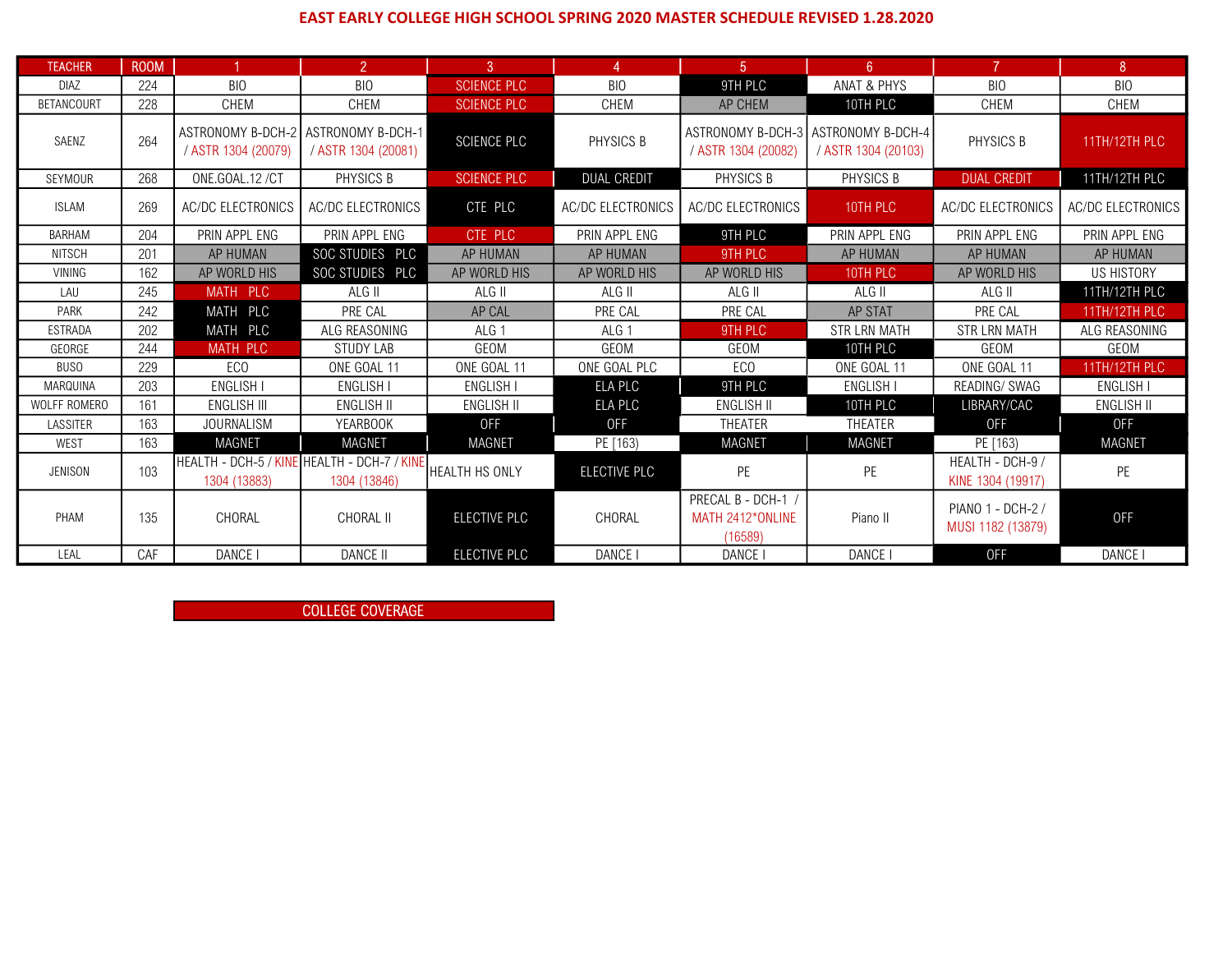## EAST EARLY COLLEGE HIGH SCHOOL SPRING 2020 MASTER SCHEDULE REVISED 1.28.2020

|                     |              |                       | $\overline{2}$           | 3                                        | $\boldsymbol{\Lambda}$                 | $\sqrt{5}$               | 6 <sup>6</sup>           | $\overline{7}$                      | 8                        |
|---------------------|--------------|-----------------------|--------------------------|------------------------------------------|----------------------------------------|--------------------------|--------------------------|-------------------------------------|--------------------------|
| FFAC 215 ELKHATIB   |              |                       | <b>COLLEGE TRANS B-5</b> | <b>COLLEGE TRANS B-5</b>                 | <b>PSYCH-DCH 2301-13</b>               | <b>COLLEGE TRANS B-6</b> | <b>COLLEGE TRANS B-7</b> | HUMANITIES-DCH-6                    | <b>COLLEGE TRANS B-3</b> |
|                     |              |                       | (FFAC 215) / EDUC        | (FFAC 215)/ EDUC                         | (FFAC 215)/ PSYC                       | (FFAC 215)/ EDUC         | (FFAC 215)/ EDUC         | (FFAC 215)/ HUMA                    | (FFAC 215)/ EDUC         |
|                     |              |                       | 1300 (20645) FFAC        | 1300 (20646) STEM                        | 2301 (18721) STEM                      | 1300 (20647) FFAC        | 1300 (20648) FFAC        | 1301 (19154) STEM                   | 1300 (20644) FFAC345     |
|                     |              |                       | 215                      | 207                                      | 102                                    | 350                      | 352                      | 102                                 |                          |
| <b>FACULTY</b>      |              |                       |                          | HUMANITIES-DCH-4                         |                                        |                          | HUMANITIES-DCH-5         |                                     | PSYCH-DCH 2301-6         |
|                     | 10TH         |                       |                          | (LCAC 224) / HUMA                        |                                        |                          | (LCAC 162) / HUMA        |                                     | (LCAC 264)/ PSYC         |
|                     |              |                       |                          | 1301 (19156) STEM                        |                                        |                          | 1301 (19267) STEM        |                                     | 2301 (18722) STEM        |
|                     |              |                       |                          | 111                                      |                                        |                          | 102                      |                                     | 102                      |
| <b>FACULTY</b>      |              |                       |                          | <b>PSYCH-DCH 2301-9</b>                  |                                        |                          |                          |                                     |                          |
|                     |              |                       |                          | (LCAC 228) / PSYC                        |                                        |                          |                          |                                     |                          |
|                     |              |                       |                          | 2301 (13484) STEM                        |                                        |                          |                          |                                     |                          |
|                     |              | ENG 3B-1302 DCH-4     | ENG 3B-1302 DCH-5        | 102                                      |                                        |                          |                          |                                     | US HIST B-HIST1302 H-    |
|                     |              | (FFAC 350) / ENGL     | (FFAC 350) / ENGL        | US HIST B-HIST1302 H-                    | US HIST B-HIST1302 H-                  |                          | ENG 3B-1302 DCH-9        | US HIST B-HIST1302 H                | 4 (FFAC 350) / HIST      |
| FFAC 350 BARBEE     |              | 1302 (13698) STEM     | 1302 (13525) STEM        | 1(FFAC 350) / HIST                       | 2 (FFAC 350) / HIST                    |                          | (FFAC 350) / ENGL        | 3 (FFAC 350) / HIST                 | 1302 (20045) STEM        |
|                     |              | 102                   | 102                      | 1302 (17872)FFAC 348                     | 1302 (17873)FFAC 348                   |                          | 1302 (13526) FFAC 348    | 1302 (20043) FFAC 348               | 205                      |
|                     | 11TH         |                       |                          |                                          |                                        |                          |                          |                                     |                          |
| SEYMOUR /BUSO       |              |                       |                          | ENG 3B-1302 DCH-8                        |                                        |                          |                          |                                     | ENG 3B-1302 DCH-13       |
|                     |              |                       |                          | (LCAC 268) / ENGL                        |                                        |                          |                          |                                     | (LCAC 229) / ENGL        |
|                     |              |                       |                          | 1302 (13527)FFAC 250                     |                                        |                          |                          |                                     | 1302 (13528) FFAC 348    |
|                     |              | ENG 4B-2323 DCH-1     | ENG 4B-2323 DCH-2        | ENG 4B-2323 DCH-3                        |                                        | ENG 4B-2323 DCH-4        | ENG 4B-2323 DCH-5        |                                     |                          |
| FFAC 260 COVER      |              | (FFAC 260) / ENGL     | (FFAC 260) / ENGL        | (FFAC 260) / ENGL                        |                                        | (FFAC 260) / ENGL        | (FFAC 260) / ENGL        |                                     |                          |
|                     |              | 2323 (19493)FFAC 350  | 2323 (19494) FFAC 350    | 2323 (19495) STEM                        |                                        | 2323 (19496) FFAC 348    | 2323 (19497) FFAC 350    |                                     |                          |
|                     | 12TH         |                       |                          | 113                                      |                                        |                          |                          |                                     |                          |
|                     |              | SPTSS 4 - DC H-1      | SPTSS 4 - DC H-2         | SPTSS 4 - DC H-3                         | SPAN 2-1412 DCH-1<br>(FFAC 262) LARA / | SPTSS 4 - DC H-4         | SPTSS 4 - DC H-5         |                                     |                          |
| STEM 113 COVER      |              | (FFAC 262) / GOVT     | (LCAC 201) GOVT 2306     | (FFAC 262) / GOVT                        | <b>SPAN 1412</b>                       | (FFAC 262) / GOVT        | (FFAC 262) / GOVT        | May 18-21 & May 26 -<br>28 FFAC 354 | May 22 & 29 STEM 113     |
|                     |              | 2306 (13771)FFAC 354  | (19196) FFAC 354         | 2306 (13850) FFAC 352                    | (13579)FFAC 356                        | 2306 (13545)FFAC 354     | 2306 (19197)FFAC 354     |                                     |                          |
|                     |              |                       |                          |                                          |                                        | ART 1B-1312 DCH-1        |                          |                                     |                          |
|                     |              | SCIR&D 1B-DCH-1       | SCIR&D 2A-DCH-3          | COMM APPS - DCH-1                        |                                        | (LCAC 201) / ARTS        | <b>INSMTH DCH B-5</b>    |                                     | SPAN 2-1412 DCH-2        |
| <b>FACULTY</b>      |              | (LCAC 245) / BIOL     | (LCAC 141) / CHEM        | (LCAC 204) / SPCH                        |                                        | 1301 (13501) STEM        | (LCAC 269)/ MATH         |                                     | (LCAC 242) / SPAN        |
|                     |              | 1308 (20930)FFAC 250  | 1311 (19509)             | 1311 (13845)FFAC 356                     |                                        | 113                      | 1314 (19884) FFAC 260    |                                     | 1412 (20094) FFAC 356    |
|                     |              |                       |                          |                                          |                                        | <b>ENG 3A-1301 DCH</b>   |                          |                                     |                          |
| <b>FACULTY</b>      |              |                       |                          |                                          |                                        | (LCAC 201) / ENGL        |                          |                                     |                          |
|                     |              |                       |                          |                                          |                                        | 1301 (18143)             |                          |                                     |                          |
|                     | <b>OTHER</b> | SCIR&D 2B-DCH-1       |                          |                                          |                                        | <b>INSMTH DCH B-4</b>    |                          | <b>ENGNG MTH B-DCH-1</b>            |                          |
| <b>FACULTY</b>      |              | (LCAC 244) / ANTH     |                          |                                          |                                        | (LCAC 202) / MATH        |                          | (LCAC 268) / ENGR                   |                          |
|                     |              | 2301 (13417) FFAC 352 |                          |                                          |                                        | 1314 (19883)FFAC 260     |                          | 1201 (CRN TBD)                      |                          |
|                     |              |                       |                          |                                          |                                        |                          |                          |                                     |                          |
| <b>LCAC LIBRARY</b> |              |                       |                          | SCIR&D 1A-DCH                            |                                        |                          | SCIR&D 2B-DCH (LCAC      | INSMTH DCH B (LCAC                  | SCIR&D 1B-DCH-2          |
|                     |              |                       |                          | (LCAC 141) / CHEM<br>1111 (19502) M only |                                        |                          | 141) / CHEM 1412         | 141) / MATH 2413                    | (LCAC 141) / BIOL        |
|                     |              |                       |                          | 11am-2pm                                 |                                        |                          | (13666)FFAC 354          | (13674)                             | 1308 (13494) FFAC 354    |
|                     |              |                       | 2 <sup>1</sup>           | 3 <sub>1</sub>                           | 4                                      | $\sqrt{5}$               | 6 <sub>6</sub>           | $\mathbf{7}$                        | 8 <sub>1</sub>           |